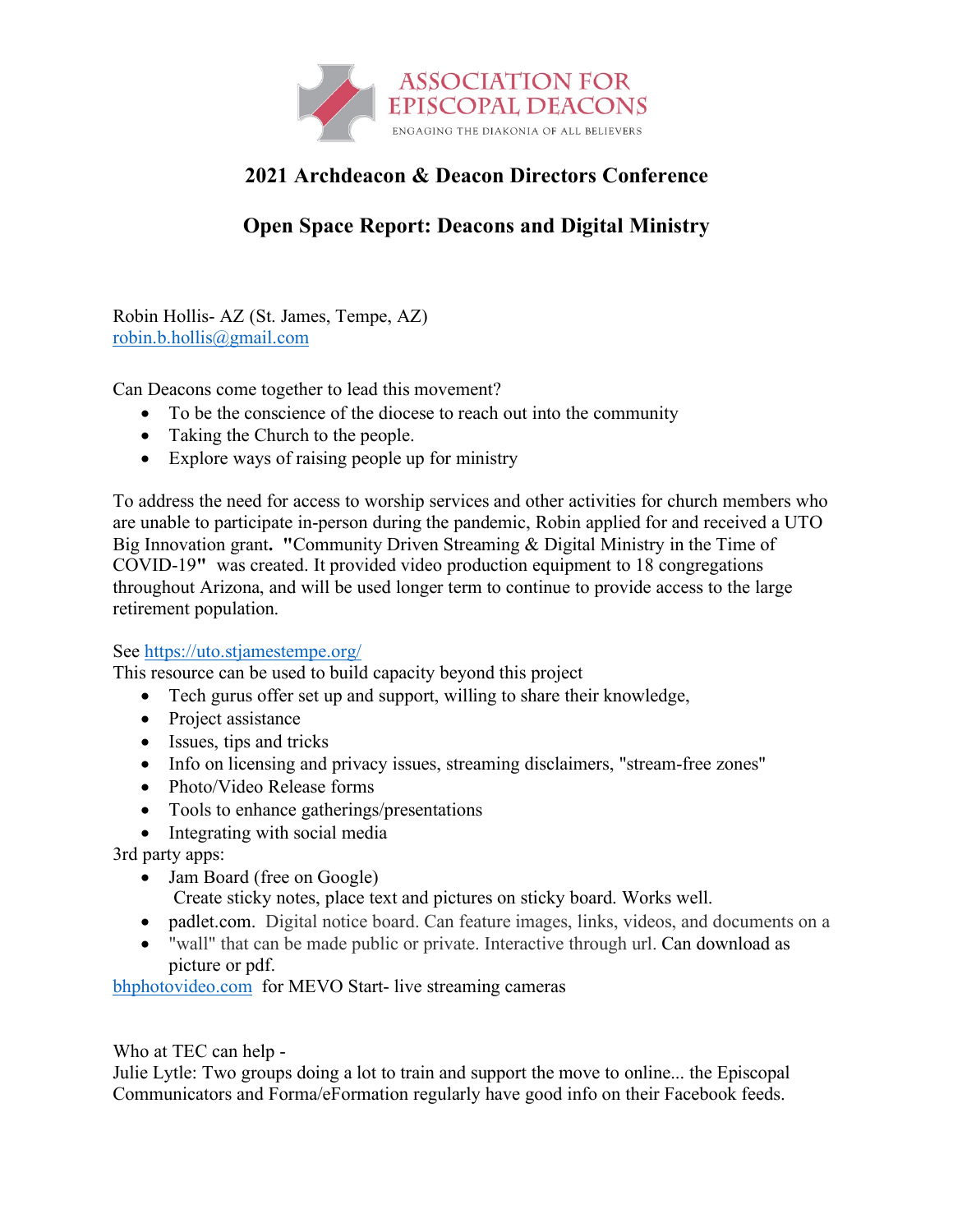How is digital technology being used where you are?

- Connie Montana: bible studies across parishes...So one church is not bearing all the burden; Being used in Deacon formation- role of Deacon at the Altar
- Maureen: several churches have a preaching rota so they can use a colleague's sermon
- Juan/ ATL: We offer Eucharist via online 2x on Sunday; portions of Nuevo Amanacer was live-streamed; Dismantling Racism training from the Absalom Jones Center is held via Zoom.
- Tom Chicago: Formation is done remotely. Smaller scale retreats done digitally; more people across state borders are in attendance at worship.
- Jan- RI: Deacons' retreat in April will be virtual.
- Laura-CA: Co-leading group on racism that includes breakout groups and othe activities; 21 Day Racial Equity Challenge.

"Established solid norms to facilitate deep discussions."

- Lynn -NJ: Already beta testing for online learning one month before they had to go virtual.
- Robin: Fixed hour prayer, Compline, Taize, Agape meals.

Even after we are able to gather in person again, we have seen the possibilities that technology enables.

- Hybrid Church
- There will still be a need for technology in connecting members of the Body of Christ
- How do we keep these things going after we go back into the buildings?
- How will we address the inequities then?

Other questions to consider:

- How do we build this capacity?
- How can I use it in my ministry?
- How can I help my congregation, diocese, community....(for worship, formation, ministries, music...

Submitted by Nadine Pope

Next page: *Coffee Hour Reflection Discussion*